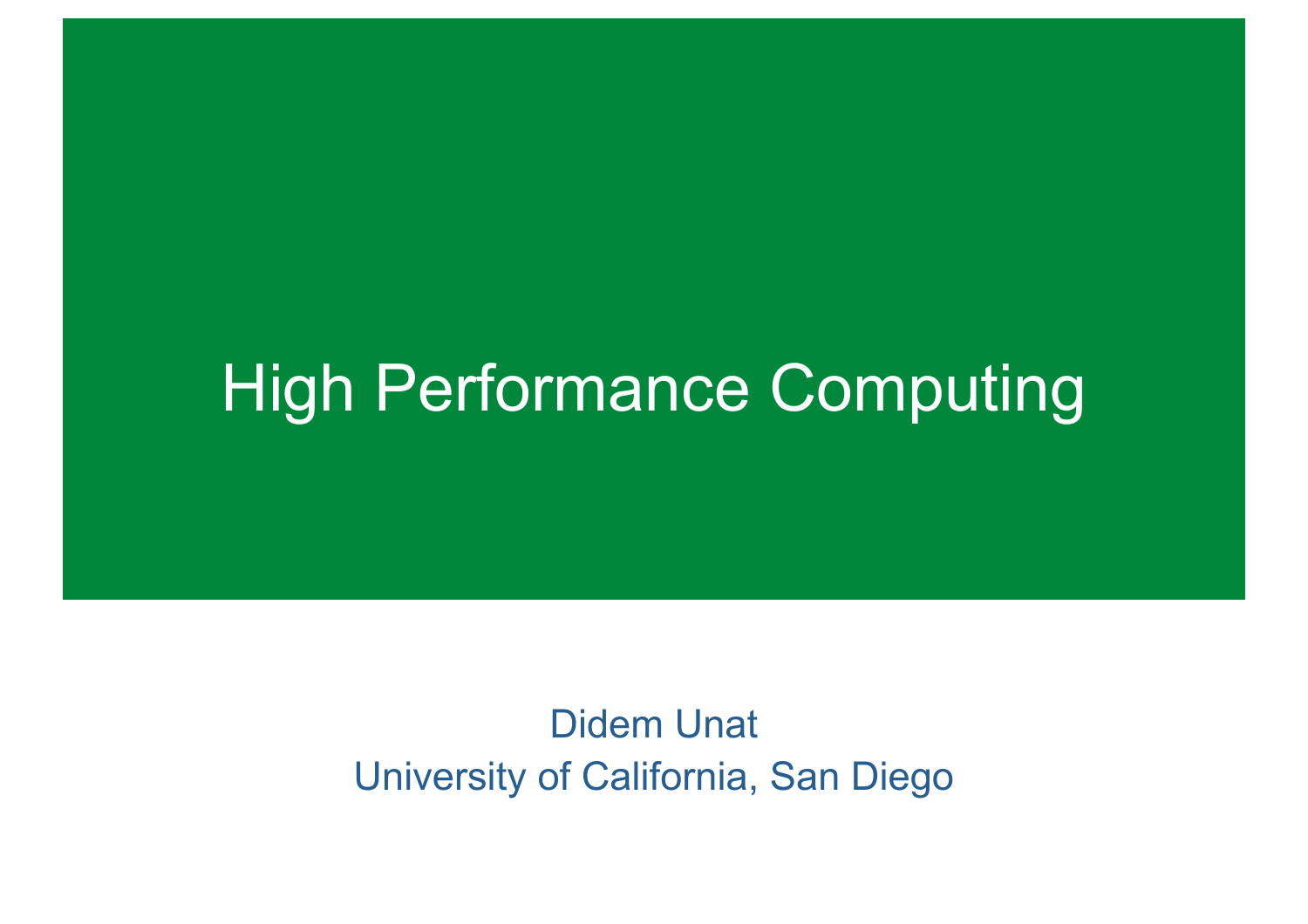# High Performance Computing

- Performance and Parallelism
- Works on large problems:
	- Long execution time OR large data sets
- Computing for scientific research (our focus)
	- Our clients are scientists
	- It is fun to work with them

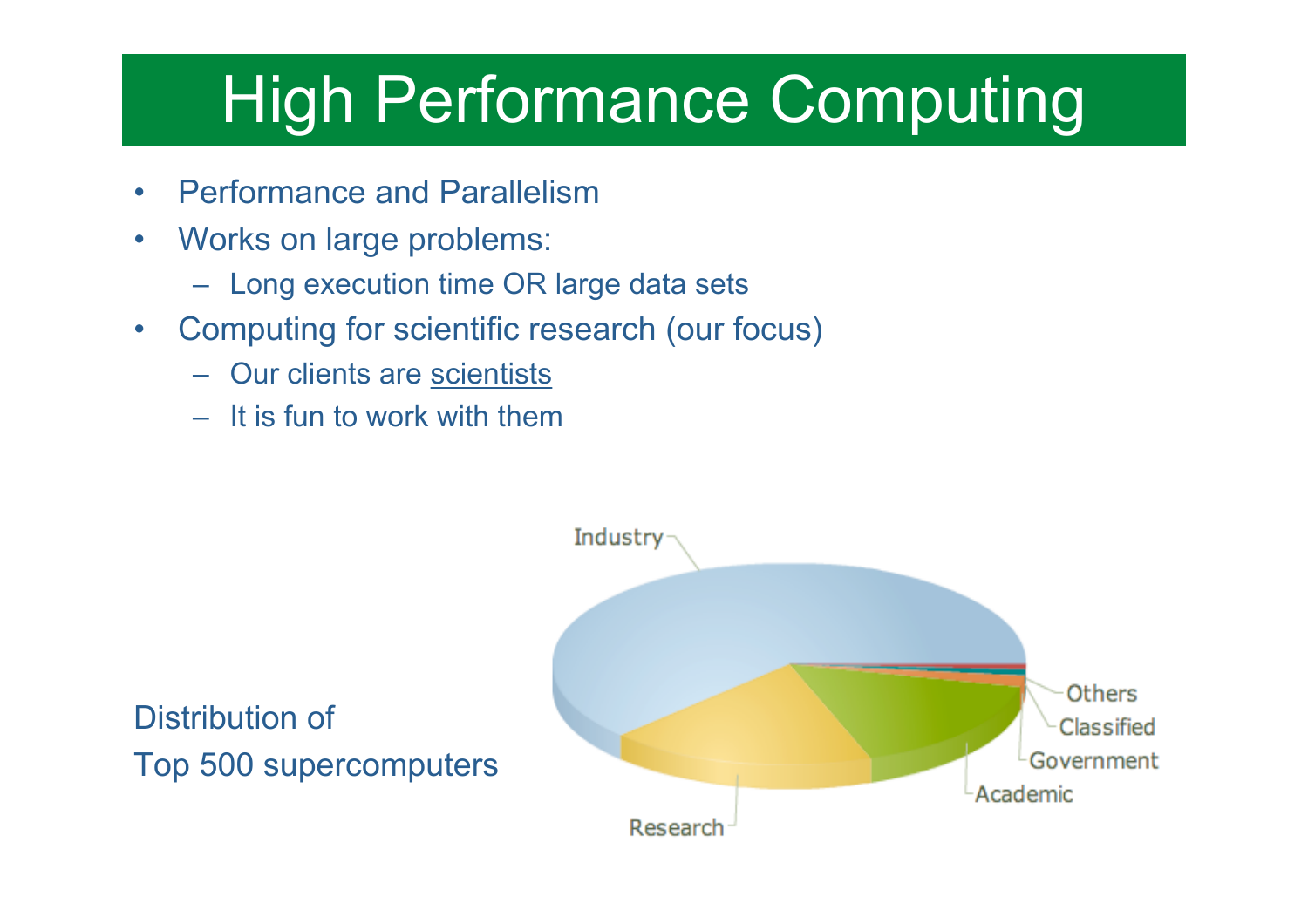#### Application Areas are diverse

**Application Area / Systems** November 2009

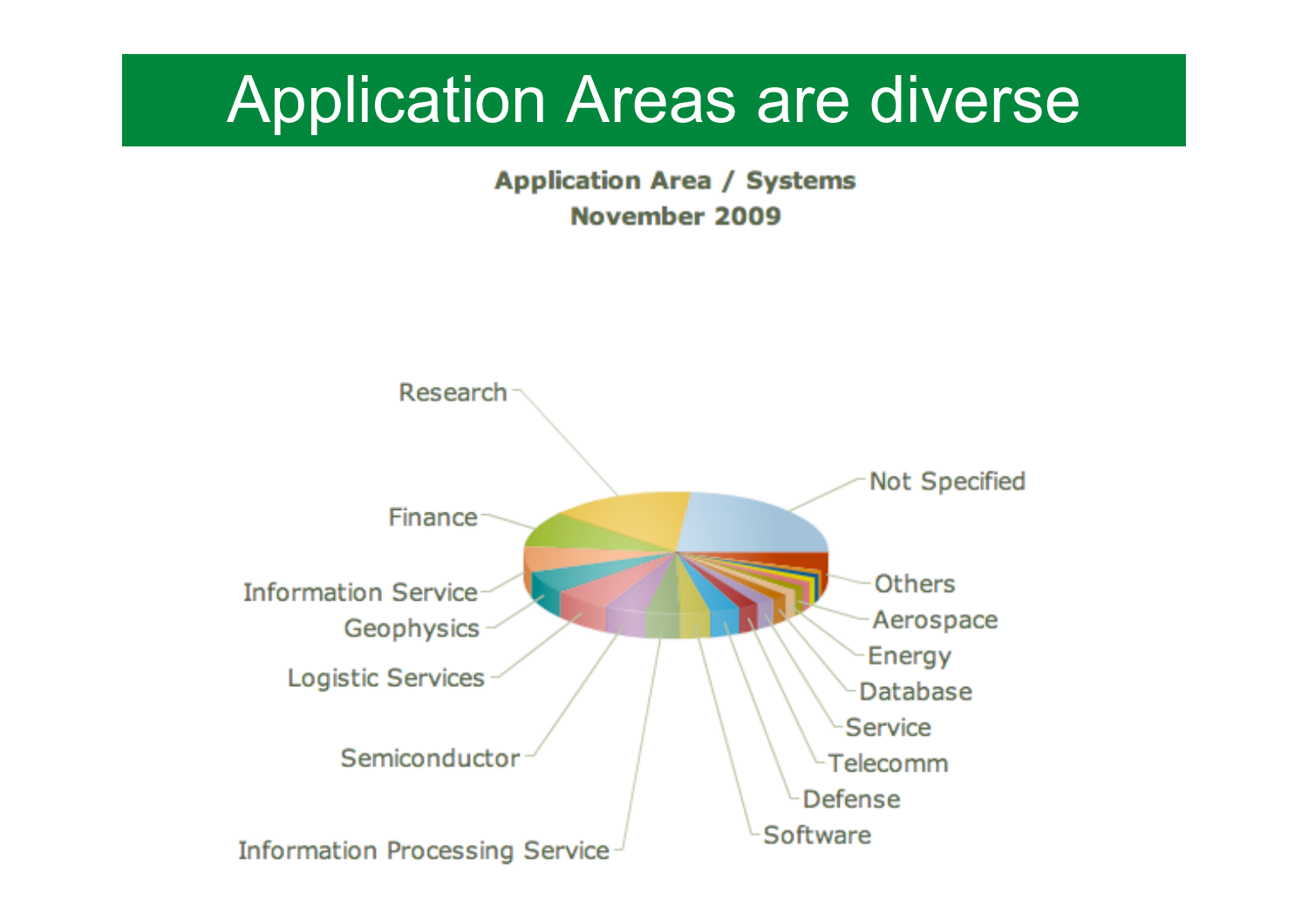### Then, research areas are diverse

- Scientific Simulation Optimizations
	- Dense & Sparse Linear Algebra
	- Monte Carlo Simulations
	- Structured & Unstructured Grid
	- FFT
	- N-body Simulations
- Developer Tools
	- Compilers and runtime systems
	- Parallel Programming Models
	- Numerical libraries
	- Profilers, debuggers
- Performance Prediction and Analysis
- Visualization & Large-scale Data Analysis/DB & Storage
- Energy Utilization and Cooling Systems

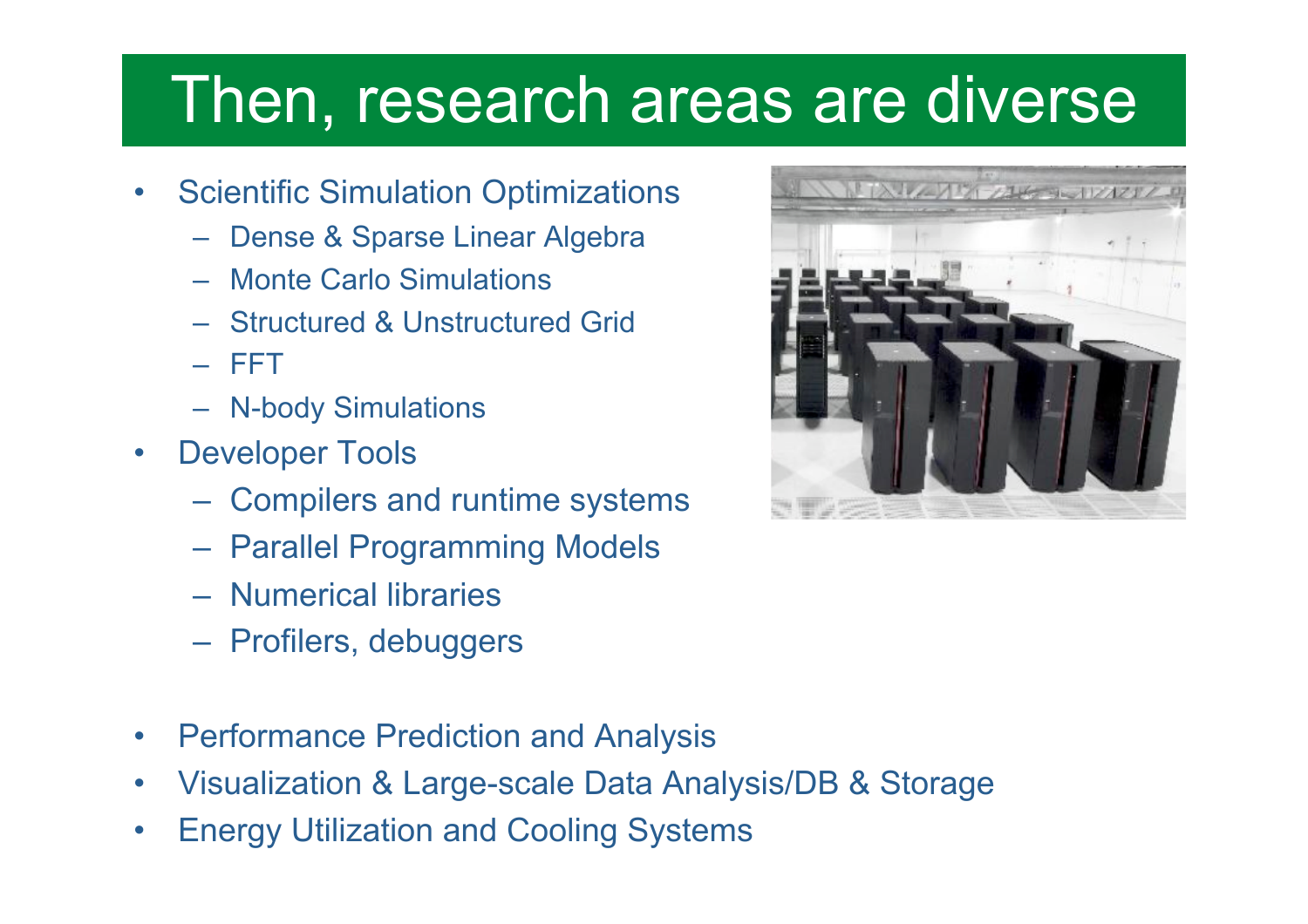# UCSD & SDSC

- My group, led by Scott Baden
	- Develops parallel programming models for emerging technologies
	- Domain specific languages
	- Numerical Method Optimization (Heart Simulations, Circuit Simulations)
	- Computational Databases for Computational Fluid Dynamics
	- Collaborates with Bio-medical and Mechanical Engineers.
- PMaC at SDSC, led by Alan Snavely
	- Performance Modeling and Characterization
- DASH and Flash Gordon (Steven Swanson and others) Low cost and low power solution compared to traditional disk based approaches.
- Energy Efficiency in Multi-scale computing
	- Rajesh Gupta, Tajana Rosing, Amin Vahdat
- Earthquake Simulations, Geosciences, Biological Sciences
- Visualization and many more…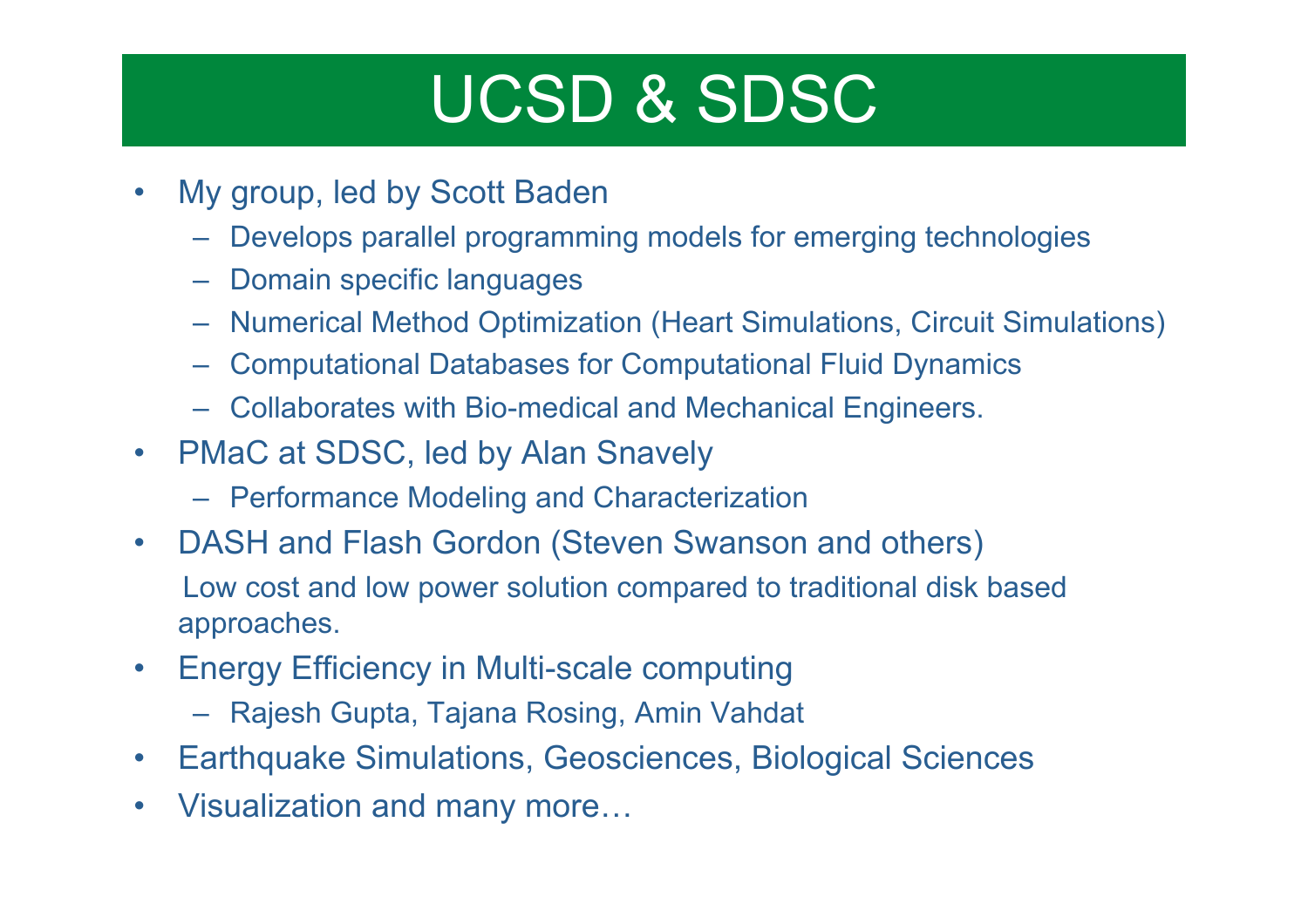# What is HOT?

- Heterogeneous Computing with Accelerators
	- Many think accelerated HPC is the primary path to Exascale computing.
	- The Road Runner supercomputer and Lincoln machine with the GPU accelerator
	- Focus on software infrastructure for making effective use of accelerator
- Data Intensive Computing
	- Climate, Earthquake Simulations and Bio-computing
	- Creates huge data requirements from both their simulation and specific experimental activities.
	- How data is shared and communicated among participating scientists
- Energy Savings
	- Applications Architecture Power Puzzle
	- Low Cost and low power consumption
	- Cooling technologies
	- Power-aware computing/scheduling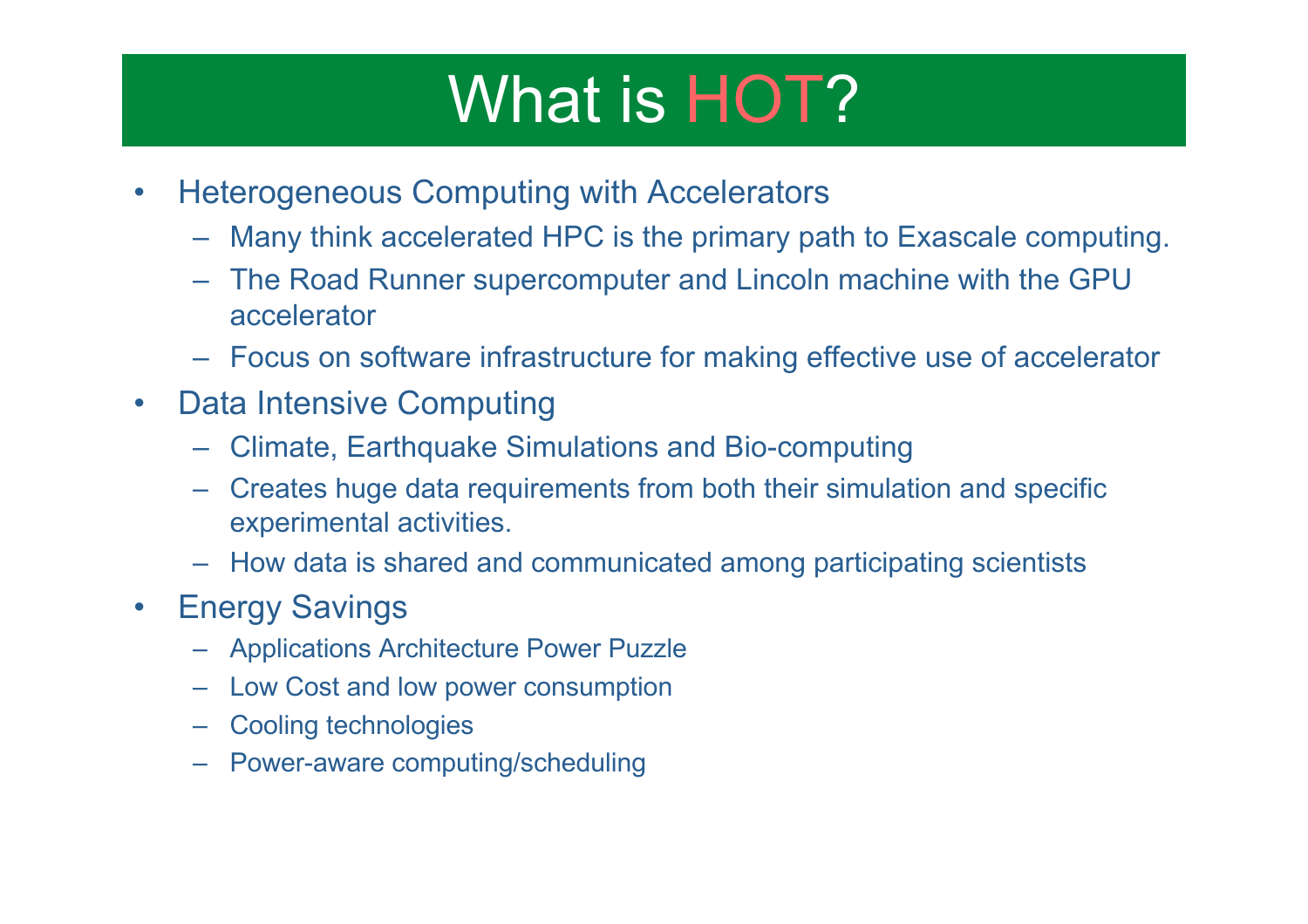

- Faculty Positions
	- University of CA, Berkeley
	- University of IL, Urbana Champaign, Purdue University, University of Tennessee, University of Texas, Austin
- Supercomputer Centers and National Laboratories
	- Research Scientists or Postdoc positions
	- Well-paid
	- Flexible working environment
	- If you have a major in a life sciences, that helps but not a requirement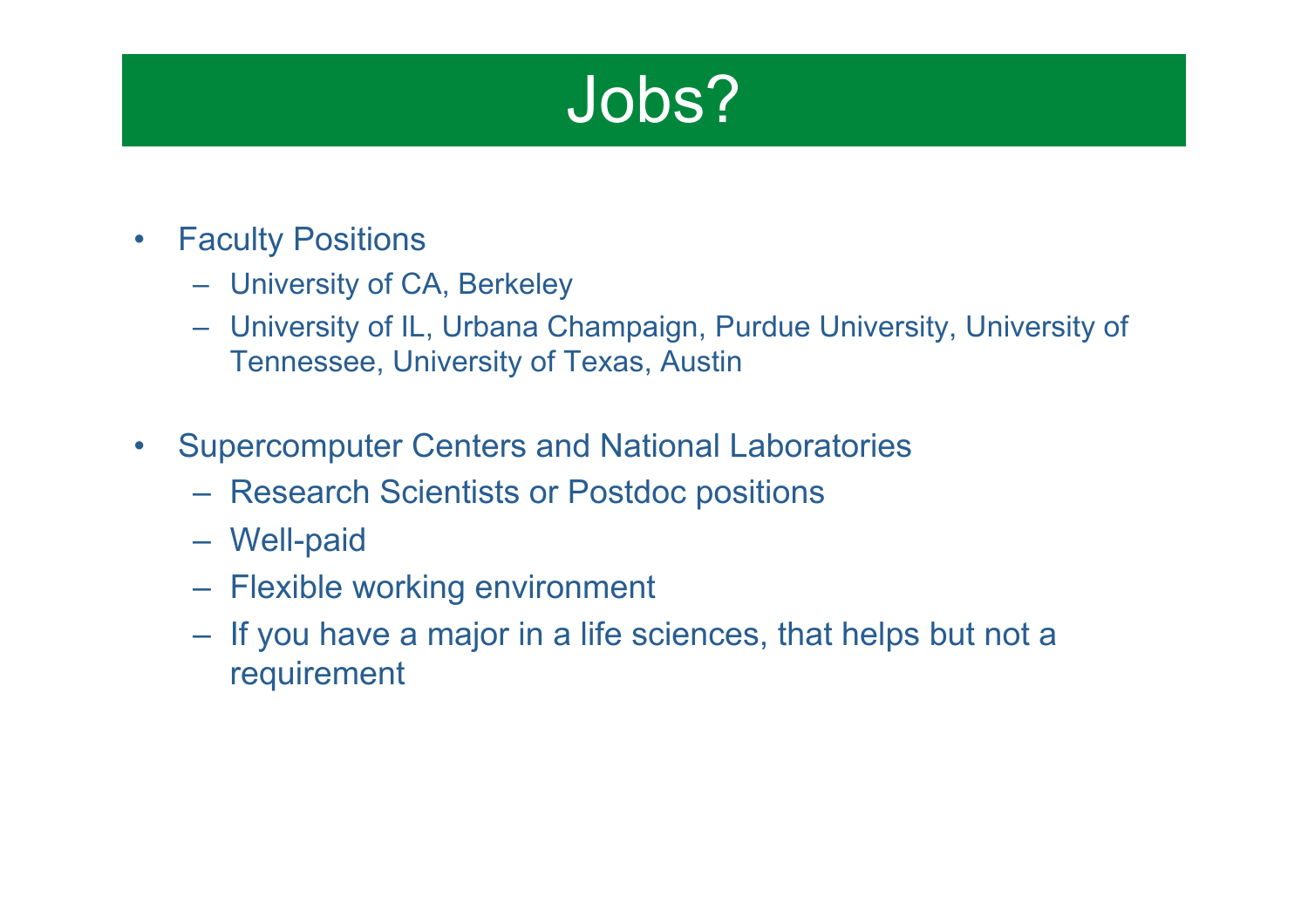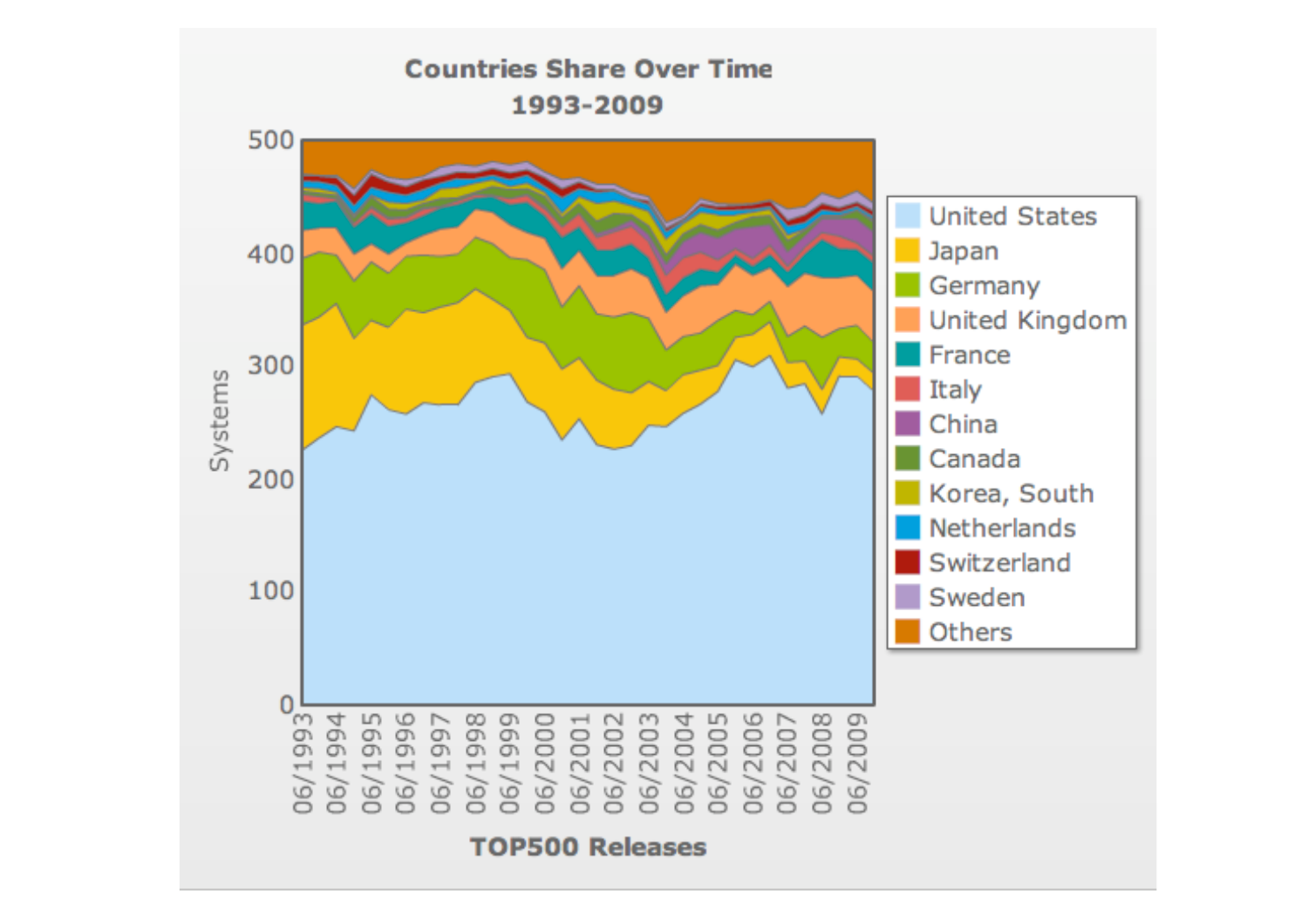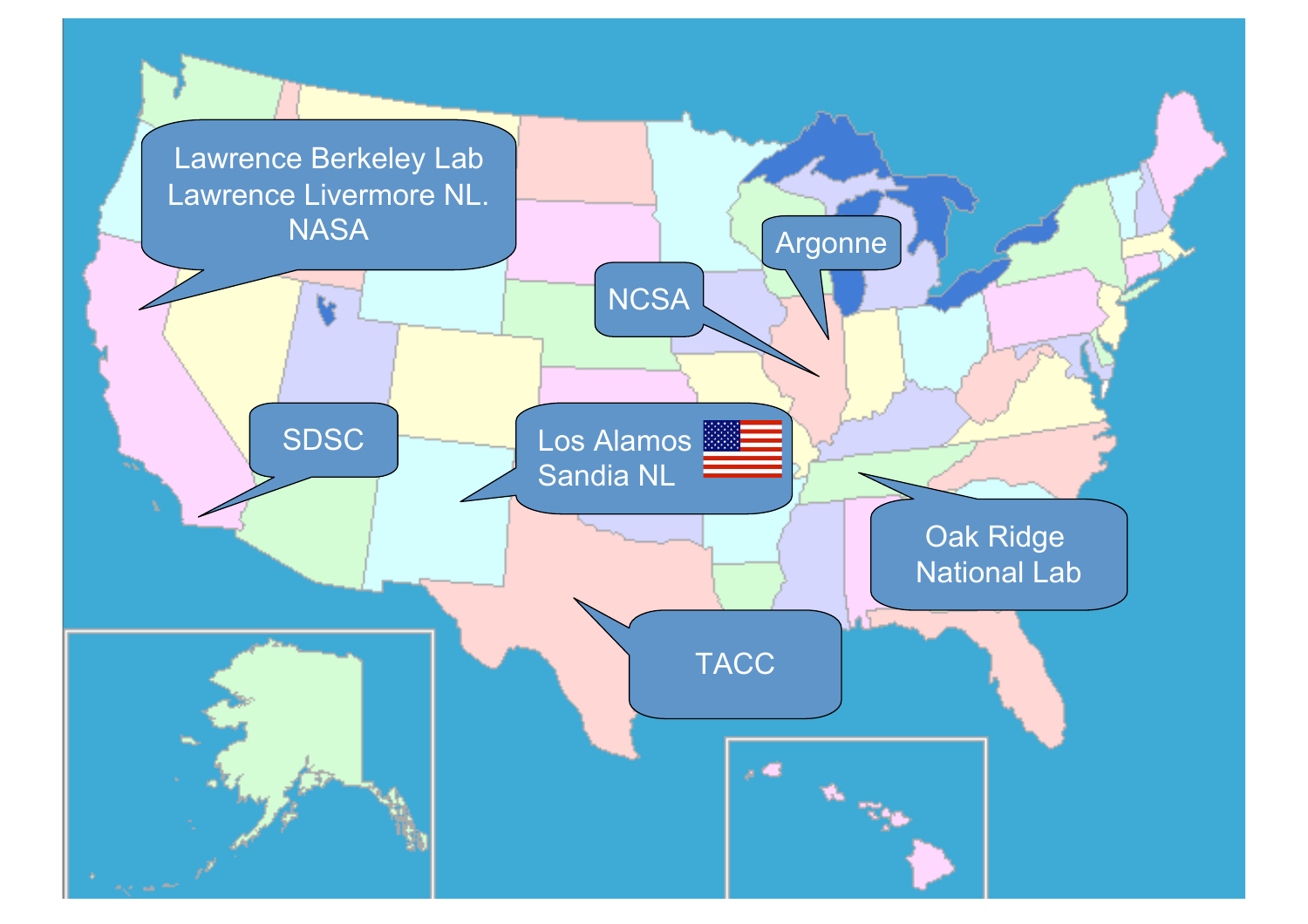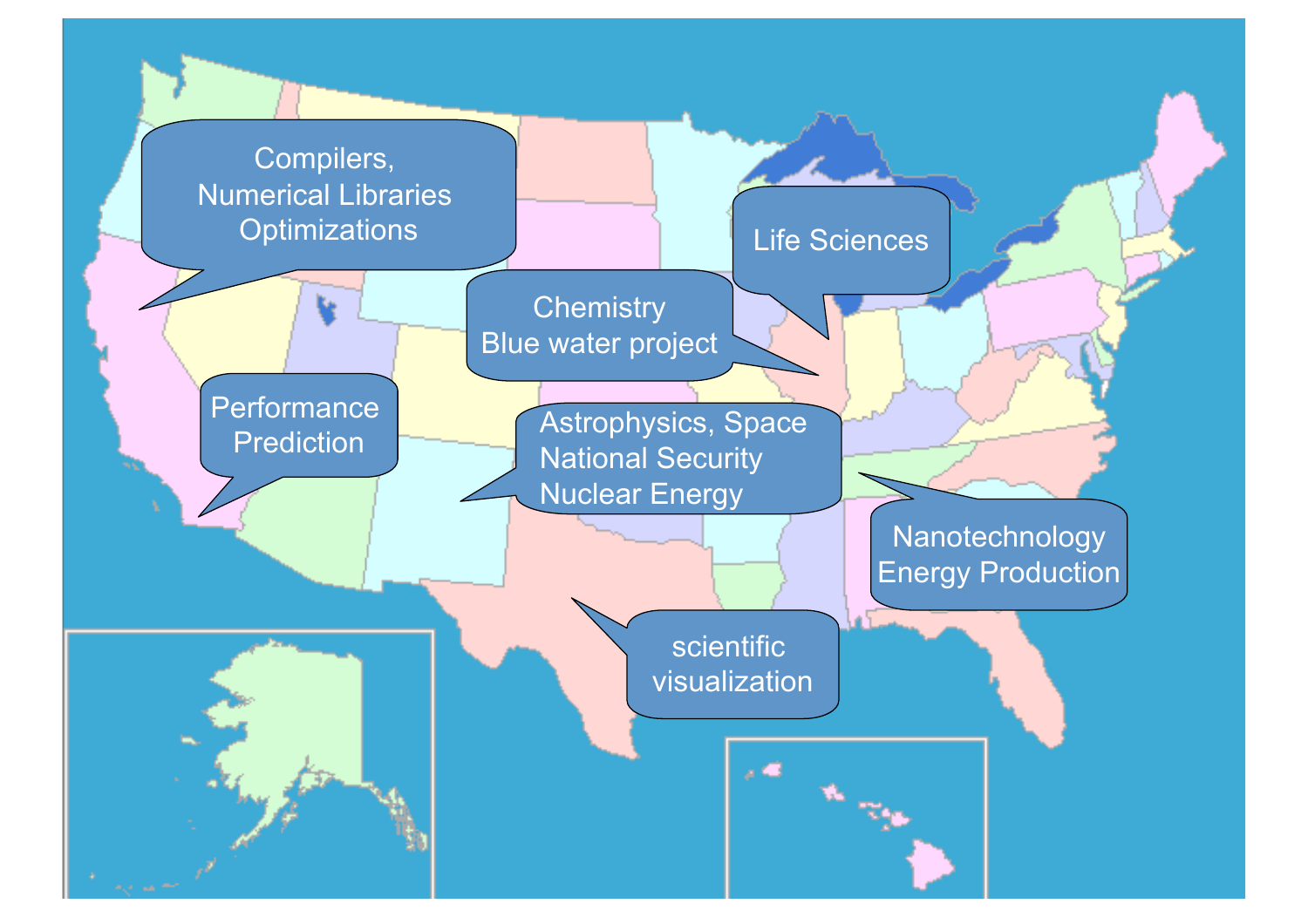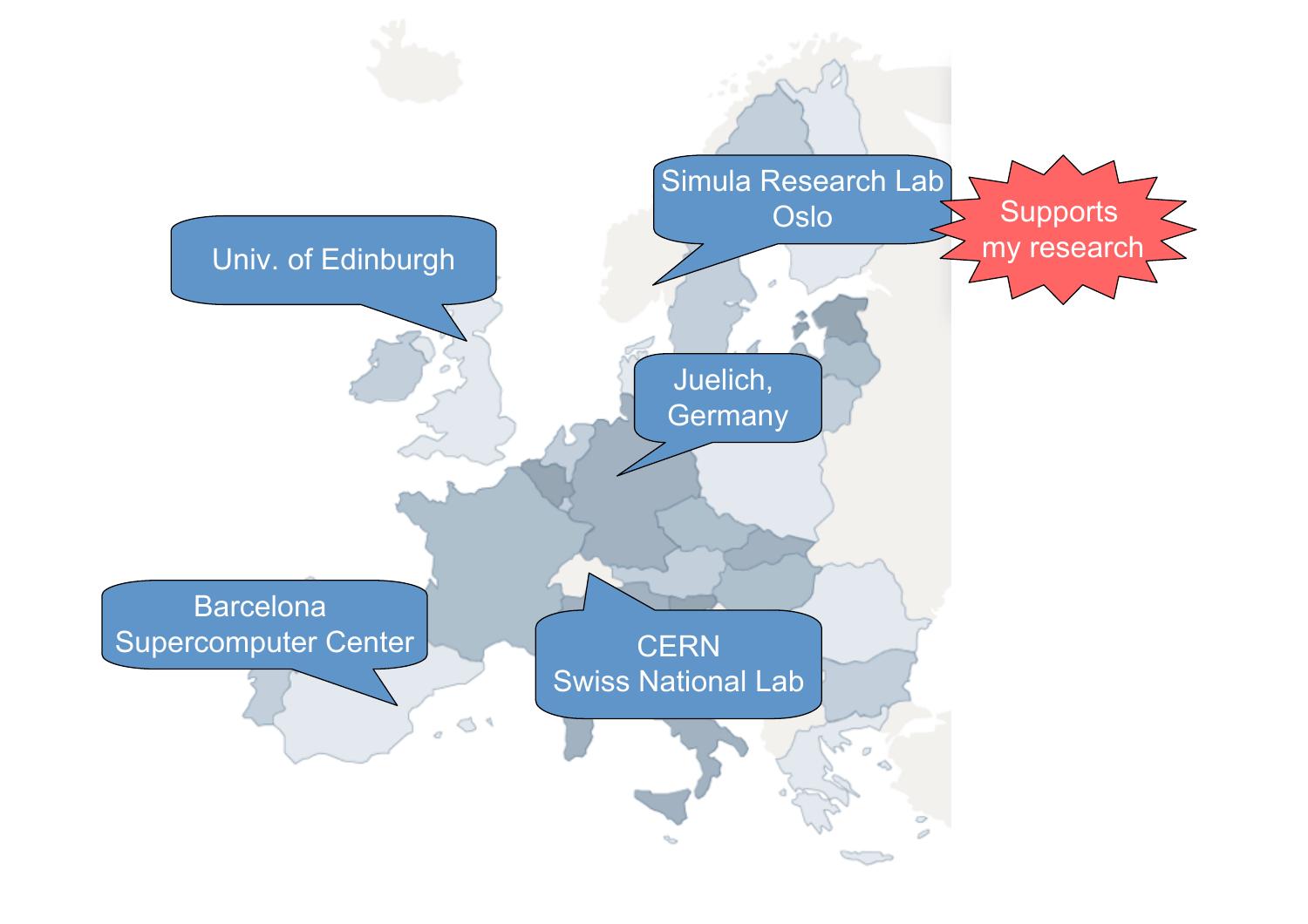